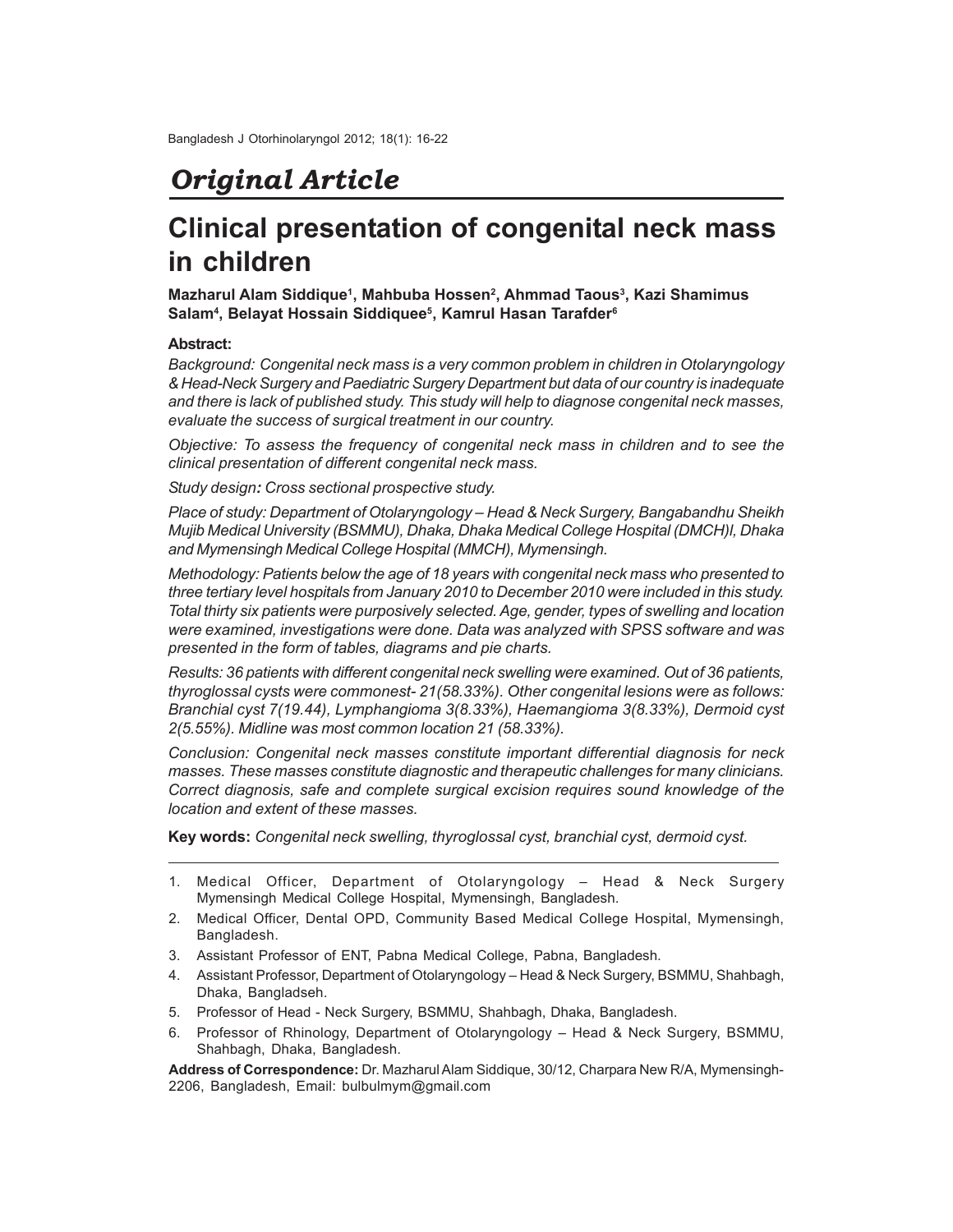#### **Introduction:**

Congenital masses are the most common non-inflammatory neck mass<sup>1.</sup> They result mainly from defective transformation of branchial arches and their derivatives. They constitute important differential diagnosis for neck masses. These masses constitute diagnostic and therapeutic challenges for many clinicians. Correct diagnosis, safe and complete surgical excision requires accurate knowledge of the location and extent of these masses<sup>2</sup>. These masses are classified as lateral neck masses (including branchial cyst or fistula), midline neck masses (including thyroglossal duct cyst or fistula, thymic cyst, dermoid cyst, and teratoma of the neck), and masses of the entire neck (including haemangioma and lymphangioma)<sup>1</sup>. These include, in descending order of frequency, thyroglossal duct cysts, branchial cleft anomalies, dermoid cysts, and median cervical clefts. The thyroglossal duct cyst is the commonest congenital neck mass, accounting for 70% of congenital neck anomalies and second common benign neck mass, after lymphadenopathy<sup>3</sup>. Branchial anomalies account for up to 17% of all paediatric cervical mass. Dermoid cysts account for up to 25% of midline cervical anomalies<sup>5</sup>. Approximately 7% of dermoid tumour occurs in the head and neck<sup>4</sup>. Lymphangioma are uncommon with only five cases per 3000 admission to a paediatric hospital and only account for four of 152 benign tumours of the neck<sup>6</sup>. Vascular lesions are among the commonest congenital neonatal abnormalities<sup>7</sup>.

#### **Methods:**

It was a cross sectional study. Patient below 18 years of age with congenital neck swelling admitted into 3 tertiary level hospitals in Department of Otolaryngology – Head Neck Surgery of Bangabandhu Sheikh Mujib Medical University, Dhaka Medical College Hospital, Mymensingh Medical College Hospital from January 2010 to December 2010. Total 36 patients were purposively selected. Ethical approval was given by Bangladesh College of Physician and surgeons. Each child was examined thoroughly and appropriate investigation like ulttrasonography, FNAC, radiological, histopathological examination was done. Data was analyzed using SPSS and are presented in the form of tables, diagram and pie chart.

### **Results:**

**Table-I** *Age distribution of patient with congenital neck swelling (n=36)*

| Age group | Number     | Percentage |
|-----------|------------|------------|
| (in year) | of patient | $(\%)$     |
| $0 - 2$   | 3          | 8.33       |
| $2 - 4$   | 3          | 8.33       |
| 4 - 6     | 6          | 16.67      |
| $6 - 8$   | 10         | 27.78      |
| $8 - 10$  | 4          | 11.11      |
| $10 - 12$ | 2          | 5.56       |
| $12 - 14$ | 3          | 8.33       |
| $14 - 16$ | 3          | 8.33       |
| $16 - 18$ | 2          | 5.56       |
|           |            |            |

Most of the patients are in 6-8 years group.



**Figure-1:** *Sex distribution of patient with congenital neck swelling.*

The figure above shows male predominance (52.78%) with a male-female ratio 1.11:1.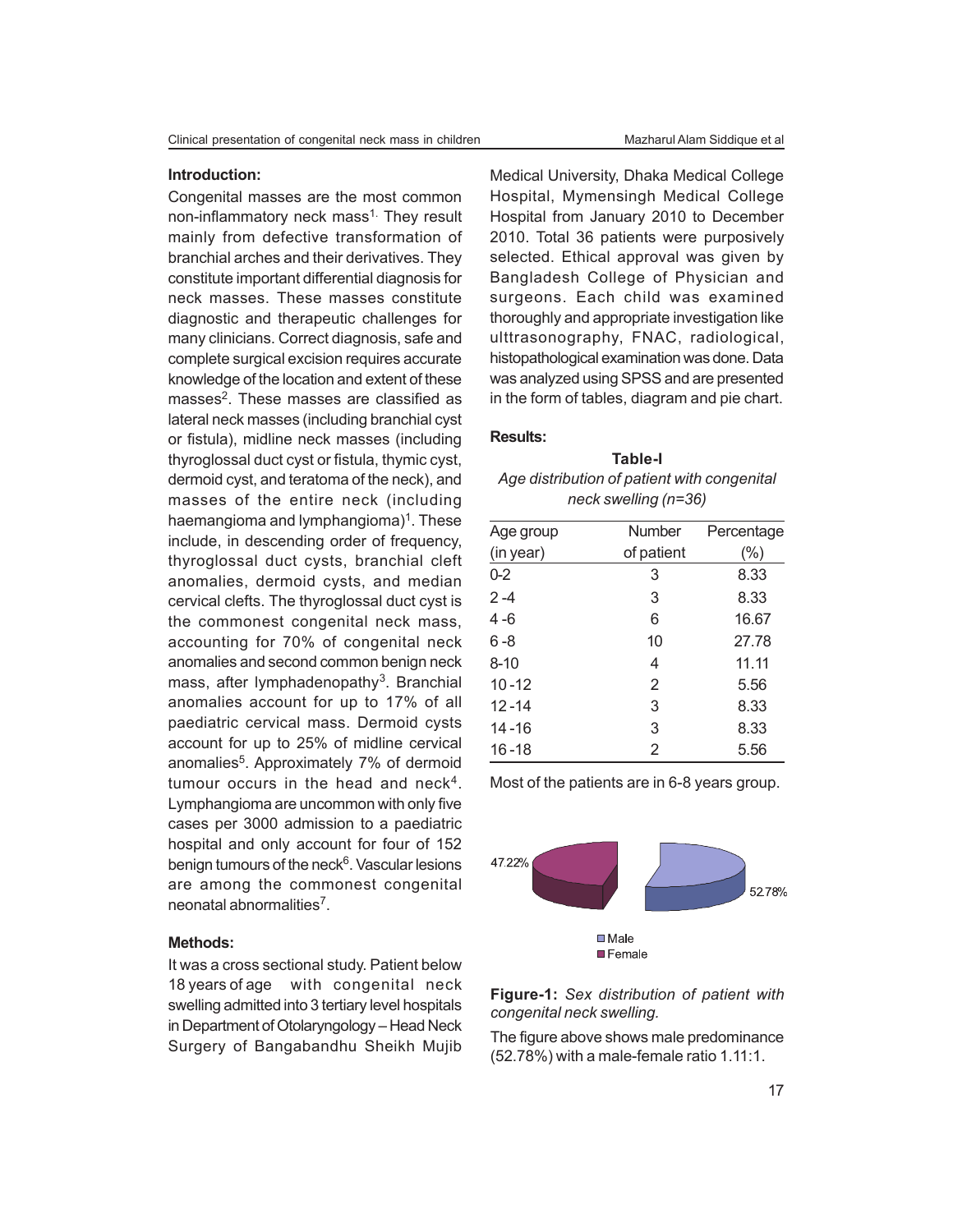

**Figure 2:** *Different types of congenital neck swelling. The above figure shows thyroglossal duct cyst is the commonest congenital neck swelling (58.33%) followed by branchial cyst (19.44%).*

| Table II                                        |  |
|-------------------------------------------------|--|
| Thyroglossal duct cyst: Age distribution (n=21) |  |

| Age group | Number of | Percentage |
|-----------|-----------|------------|
| (in year) | patient   | (%)        |
| $2 - 4$   | 2         | 9.52       |
| $4-6$     | 5         | 23.80      |
| $6 - 8$   | 8         | 38.08      |
| $8 - 10$  | 4         | 19.04      |
| $12 - 14$ | 1         | 4.76       |
| $16 - 18$ |           | 4.76       |

Majority of the patient of thyroglossal duct cyst are within first decade, among them 6.1- 8 age group is more common.



**Figure 4:***Location of thyroglossal duct cyst. In this series thyrohyoid thyroglossal duct cyst is common (71.43%) followed by suprahyoid (14.29%).*

| Table-III                                  |  |  |
|--------------------------------------------|--|--|
| Age distribution of patient with branchial |  |  |
| $cyst(n=7)$                                |  |  |

| Age group | Number of | Percentage |
|-----------|-----------|------------|
| (in year) | patient   | $(\%)$     |
| 6-8       | 2         | 28.58      |
| $10 - 12$ |           | 14.29      |
| $12 - 14$ |           | 14.29      |
| 14-16     | З         | 42.84      |

Branchial cyst is more in second decade, with age group 14.1-16 in percentage (42.84%).

| Table IV                                        |  |
|-------------------------------------------------|--|
| Clinical presentation of branchial cyst $(n=7)$ |  |

| Clinical              |       | Number of | Percentage |
|-----------------------|-------|-----------|------------|
| presentation          |       | patient   | $(\% )$    |
| Location              | Right | 2         | 28.57      |
|                       | Left  | 5         | 71.43      |
| Infected              |       | 1         | 14.28      |
| Fistula with previous |       | -1        | 14.28      |
| surgery               |       |           |            |
| Upper neck            |       | 6         | 85.71      |
| Lower neck            |       | 1         | 14.28      |
| Cystic                |       | 7         | 100        |
| Solid                 |       | ი         | 00         |

Table IV showing most of the branchial cysts are located upper neck (85.71%) on left side (71.43%) as cystic swelling (71.43%).



**Figure 7:** Types of lymphangioma.

In this series cystic hygroma is more common (66.67%) than other varieties.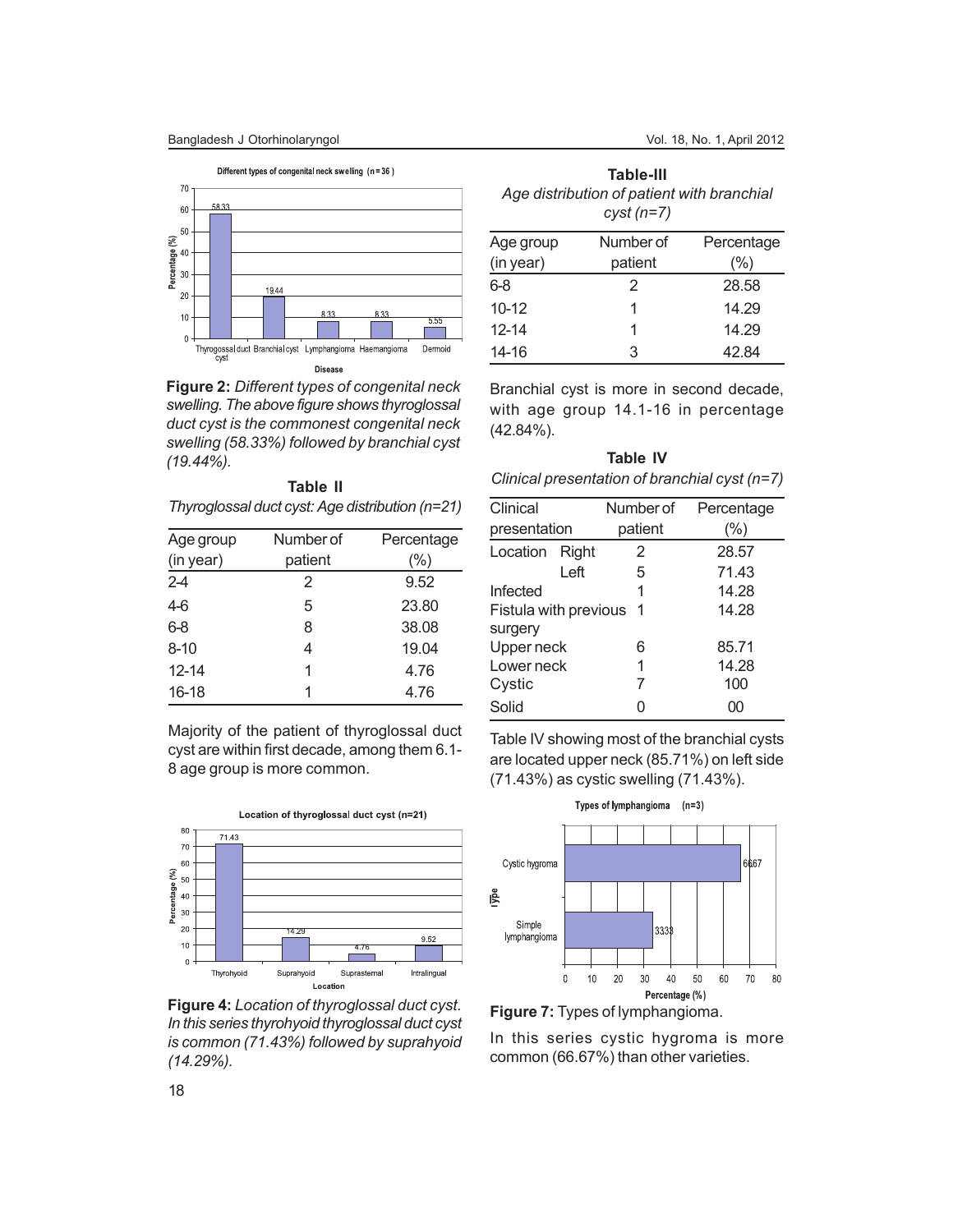

**Figure 8:** *Location of haemangioma.*

Majority (66.67%) of the patients present with haemangioma in right side of neck. Among them 33.33% extends to face and 33.33% extends to chest.

## **Table-V** *Ultrasonographic findings of congenital neck swellings*

|                 | No. of   | Percentage |
|-----------------|----------|------------|
|                 | patients | (%)        |
| Cystic swelling | 34       | 94.44      |
| Solid swelling  |          | 5.56       |

Ultrasonography shows 34 (94.44%) patients having cystic swelling.

#### **Discussion:**

A total number of 36 cases of congenital neck mass were studied in the period of 12 months. In the study, age range was from 7 days to 18 years. Majority of the patients belongs to age group 6-8 year. In a study it was found that majority of the patient in age group 0-2 years<sup>2</sup>. A study of 252 cases showed 38% in first decade and 32% in second decade<sup>1</sup>. The overall mean and median age were 6.5 and 6 years. In a study among Kenyan paediatric population it was 6.7 and 5 years<sup>2</sup>. The male female ratio in my study is 1.11:1. Different study showed male-female ratio is  $1:1.2<sup>1</sup>$ ,  $1:1<sup>2</sup>$ .

Out of 36 patients of congenital neck mass, thyroglossal cyst were commonest 21(58.33%). Other congenital lesions were as follows: branchial cyst 7(19.44), lymphangioma 3(8.33%), haemangioma 3(8.33%), and dermoid cyst 2 (5.55%). A study of 252 cases from 1991-2002 showed thyroglossal cyst 53%, branchial cyst 22%, lymphangioma 6%, haemangioma 7%, dermoid 11%<sup>1</sup>. in another study reported thyroglossal cyst 29.4%, branchial cyst 19.6%, cystic hygroma 21.6%, haemangioma 2%, dermoid 6%<sup>2</sup>. Most of the study showed thyroglossal cyst is the commonest congenital neck swelling<sup>1, 2, 8</sup>. But different study showed cystic hygroma as the most frequent congenital neck swelling <sup>9, 10</sup>.

In this study, age of patient with thyroglossal cyst was 2-18 years. Majority of the patient that is 15 (71.43%) were in age group 4.1-10. Among the published cases 31.5% were under the age of 10 years, 20.4% were in second decade, 34.6% were older than 30 years<sup>11</sup>. In one series 32% were younger than 10 years and 40.5% were older than 30 years<sup>6</sup>. In this series mean age of presentation was 6-8 years. It differs from study to study. In different articles it is shown as  $7.8$  years<sup>2</sup>, 37.6 years<sup>12</sup>, and 15.4 years<sup>13</sup>.

Out of 21 patients with thyroglossal duct cyst, 11 (52.38%) were male and 10 (47.62%) were female with a ratio of 1.1:1. In most published series sex distribution is equal <sup>4, 11</sup>. But some series shows male-female ratio is 1:1.375, 1.2:1 and 1:0.22 <sup>15 - 17</sup>.

In our series most of the thyroglossal cyst situated in thyrohyoid position in 15(71.43%) patients, suprahyoid 3(14.29%), suprasternal 1(4.76%), intralingual 2(9.52%). A series showed 74% cyst were below the hyoid bone. 22% suprahyoid and 3.7% were over the hyoid bone<sup>11</sup>. In another series showed thyrohyoid 60%, suprahyoid 25%, Suprasternal 13% and intralingual 2%<sup>18</sup>.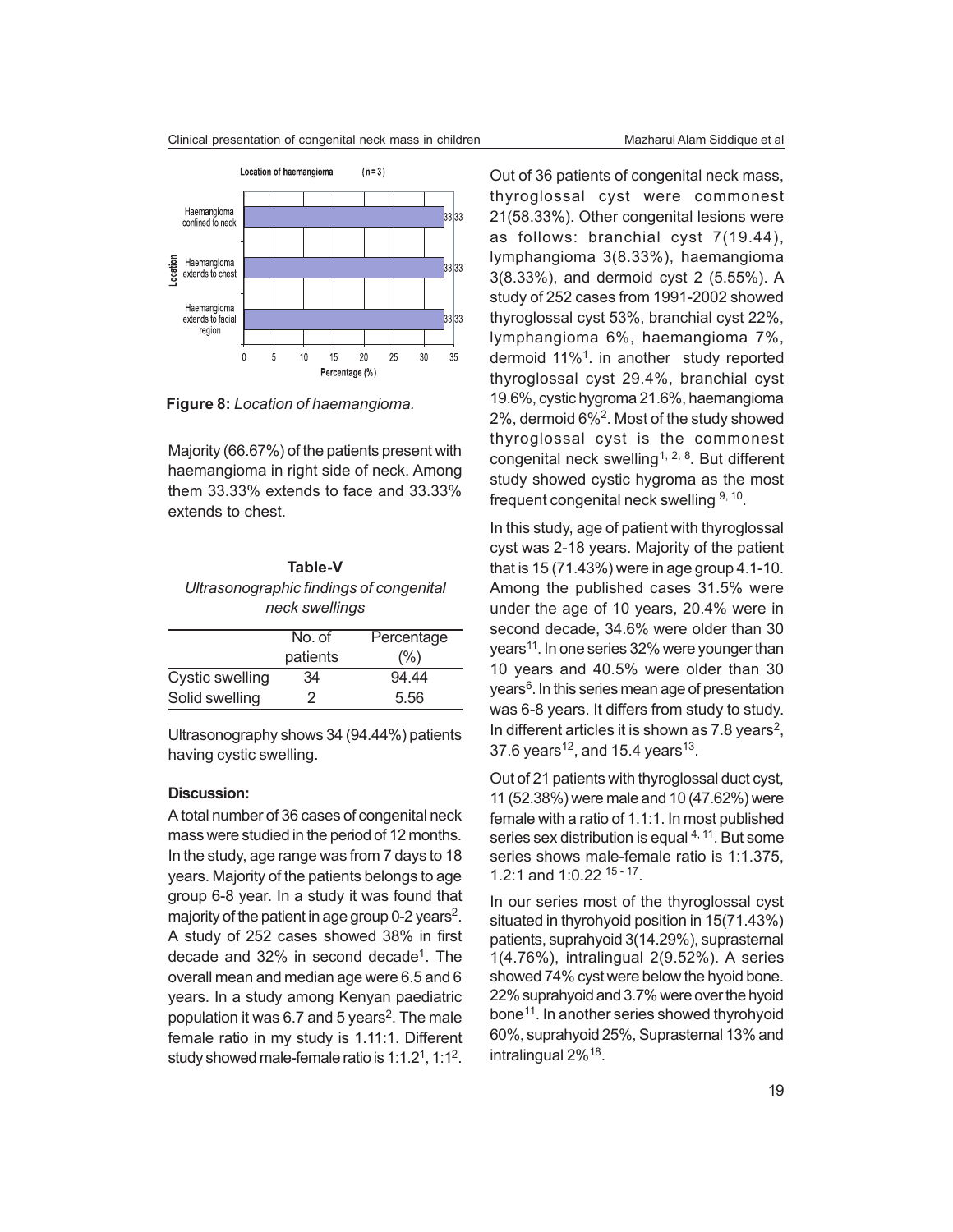This study showed 19(90.48%) patient present with midline neck swelling and 2 (9.52%) patients present with lateral neck swelling on left side. 1 (4.36%) patient present with painful neck swelling, 2 (9.52%) present with infected cyst and 2 (9.52%) present with recurrent cyst. In published series 90% cyst are located in midline and 10% in lateral portion of neck of which 95% in left and 5% in right side<sup>6</sup>. In another study 89.8% were in midline and 10.2% were in lateral position<sup>13</sup>.

In present series 7 (19.44%) patients of branchial cyst found of them 5 (71.43%) were in second decade and 2 (28.57%) in first decade. One study showed peak age of incidence in third decade<sup>4</sup> and another showed in second decade<sup>2</sup>. Among the patients 4 (57.14%) were male and 3 (42.86%) were female. In most published cases 60% male and 40% female<sup>4</sup>. But one study showed equal ratio of male and female<sup>8</sup>.

Location of branchial cyst were 5 (71.43%) in left side and 2(28.57%) in right side, among them 6(85.71%) in upper neck and 1(14.28%) in lower neck along the anterior border of Sternomastoid muscle. All the branchial cysts were cystic. One patient gave history of previous surgery (14.28%), one patient present with infected cyst (14.28%). In most published series 60% branchial cyst in left side and 40% in right side, 66.67% in upper neck and 33.33% in lower neck, 70% cystic and 30% solid<sup>4</sup>.

Congenital vascular problem is not infrequent in our country. In this present series 6 cases were identified, among them lymphangioma 3(8.33%) and haemangioma 3 (8.33%).

Age of patient of lymphangioma were 2 (66.67%) in 0-4 years and one (33.33%) above 10 years. Two (66.67%) patients present with swelling in right posterior triangle and one (33.33%) in anterior triangle left side. One

(33.33%) was capillary lymphangioma and two (66.67%) were cystic hygroma. No case of cavernous lymphangioma was found. Though capillary lymphangioma is more common in most of the study<sup>6</sup> cystic hygroma is common in this series. This variation may be due to small sample size. In one study showed cystic hygroma is the most commonly encountered problem among lymphangioma; of which 50-60% present at birth or perinatally and 30% by age of 2 years<sup>19</sup>.

Haemangioma is commonest benign tumour of infancy and head-neck is affected by 14% to 20%<sup>6</sup>. In our series there were 3 patients with haemangioma, among them 2(66.67%) present from birth and 1(33.33%) in second decade. 2 patients were male and 1 patient was female. Among the three cases, 2(66.67%) cases found in right side of neck and 1(33.33%) case in left side of neck. One of the haemangioma extended to the right parotid region and another one was extended to thorax. Only one haemangioma was confined to neck only. Infantile haemangioma typically appears in the first few weeks of life<sup>20</sup>, usually within the first month of life<sup>21</sup>, proliferates for weeks to several months<sup>20</sup>. A study found male-female ratio was 19:1, was present from birth in 24% children, 75% were located on the scalp and forehead<sup>22</sup>.

Dermoid usually present in 2nd and 3rd decade but probably been present since birth<sup>11</sup>. Epidermoid cyst is the most common variety<sup>11</sup>. In this series, 2 patients of dermoid were found. One patient presents with cystic submental swelling and another presents with solid infrahyoid swelling. No case of teratoid cyst or sublingual variety was found. Histopathology shows one (50%) was epidermoid cyst and one (50%) dermoid cyst.

In the series ultrasonography was done in all patients and ultrasonography shows 34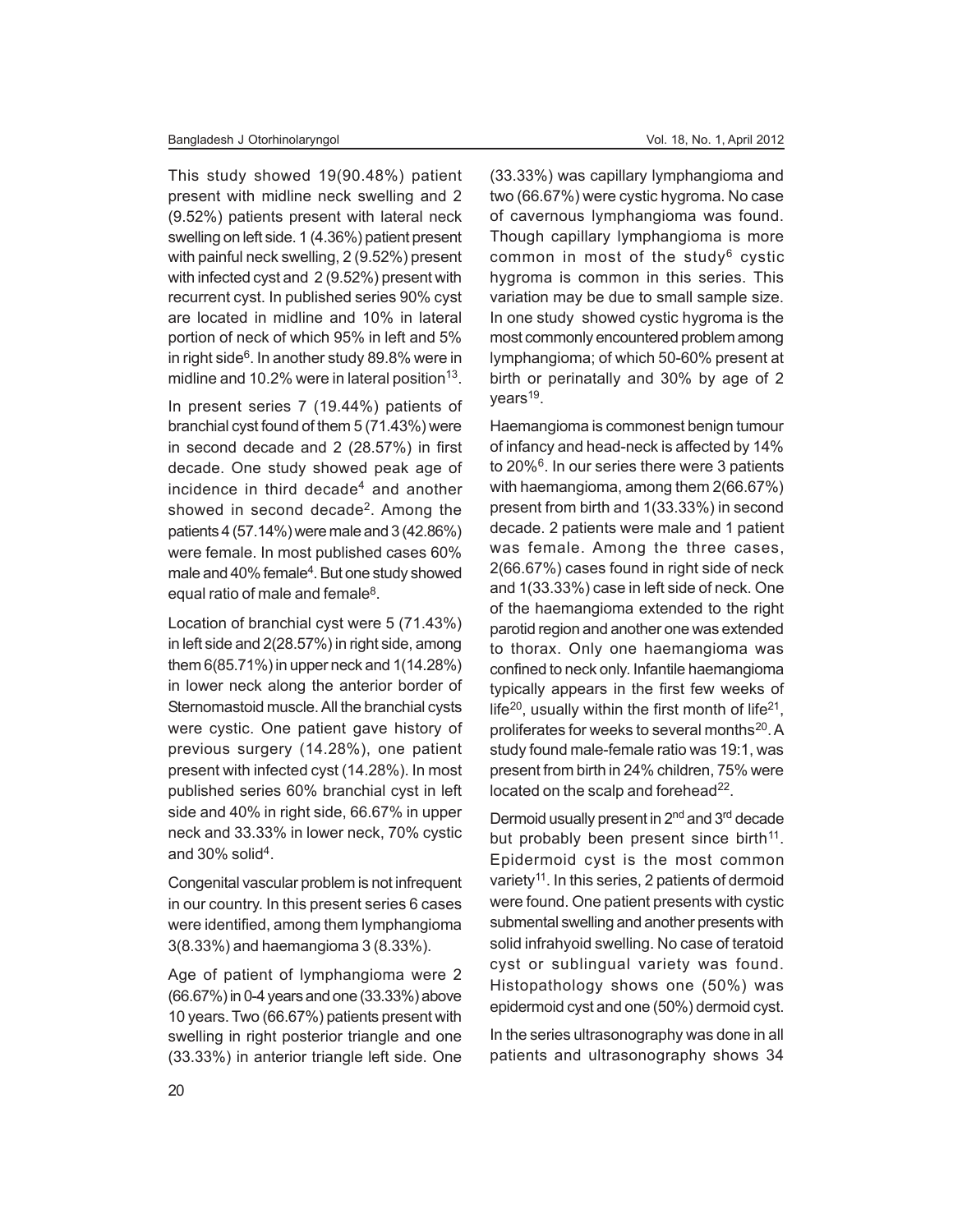(94.44%) patients having cystic swelling and remaining 2 (5.56%) patients having solid swelling. All of the solid swellings found in dermoid.

In this series all patient (100%) with congenital neck mass were treated surgically. In thyroglossal duct cyst Sistrunk's operation was done and others are treated by excision. No conservative treatment or treatment with sclerosing agent was done.

## **Conclusion:**

Congenital neck masses constitute diagnostic and therapeutic challenges for many physicians. Work-up and management is lesion dependent, and proper preoperative diagnosis is essential for planning and performing appropriate surgical procedure.

### **References:**

- 1. Al-Khateeb TH and Al Zoubi F. Congenital neck masses: A descriptive retrospective study of 252 cases. J Oral Maxillofac Surg 2007; 65: 2242 - 47.
- 2. Ayugi JW, Ogeng'o JA, Macharia IM. Pattern of congenital neck masses in a Kenyan paediatric population. International Journal of Pediatric Otorhinolaryngology 2010; 74: 64 – 66.
- 3. Ruchira M, Vacha S, Kamlesh J, Inderraj T. Thyroglossal Cyst: An unusual appearance. Bombay Hospital Journal 2010; 52: 93 - 96.
- 4. John CW, Mark NG, Janet AW. Benign neck disease. Stell and Maran's Head and Neck surgery. 4<sup>th</sup> edition, Oxford, Butterworth Heinemann, 11: 181- 6.
- 5. David SF, Mary EF. Thyroglossal duct and other congenital midline cervical anomalies. Seminars in Pediatric Surgery 2006; 15: 70 - 75.
- 6. Alan GK and John H. Benign Diseases of Neck. Scott-Brown's Otolaryngology and Head and Neck Surgery. 6<sup>th</sup> edition,London, Butterworth-Heinemann,1997; 5: 5/16/1-5/16/4.
- 7. Nandaprasad S and Sharada P. Hemangioma - A review. Journal of Hematology 2009; 6: 44 -47.
- 8. Stephanie PA, John HTW. Congenital Cervical Cysts, Sinuses and Fistulae. Otolaryngol Clin N Am 2007; 40: 161– 176.
- 9. Marsot-Dupuch K, Levret N, Pharaboz C. Congenital neck masses: Embryonic origin and diagnosis. Report of the CIREOL. J Radiol 1995; 76: 405 - 9.
- 10. Ragesh KP, Chana RS, Varshney PK, Naun M. Head and neck masses in children: a clinico-pathological study. Indian J Otolaryngology - Head & Neck Surg 2002; 54(4): 268 - 71.
- 11. Shih-Tsang L, Fen-Yu T, Chuan-Jan H, Te-Huei Y, Yuh-Shyang C. Thyroglossal duct cyst: a comparison between children and adults. American Journal of Otolaryngology- head and neck Surgery 2008; 29: 83 - 87.
- 12. Tarcoveanu E, Niculescu D, Elena C, Vasilescu A, Felicia C. Thyroglossal duct cyst. Journal of Chirurgie Lasi 2009; 5: 75 - 78.
- 13. Al-Salem AH, Quasaruddin S, Ahmed M. Thyroglossal cyst: a clinicopathological study. Saudi Medical Journal 1996; 17(5): 620-25.
- 14. Michel G, George B, Martin JB, Ray C, John H, Nicholas SJ, et al. Benign Neck Disease: Infections and Swellings. Michel Gleeson ed. Scott-Brown's Otorhinolaryngology, Head and Neck Surgery, Vol.2, 7<sup>th</sup> edition, Hodder Arnold, 2008;140: 1777-83.